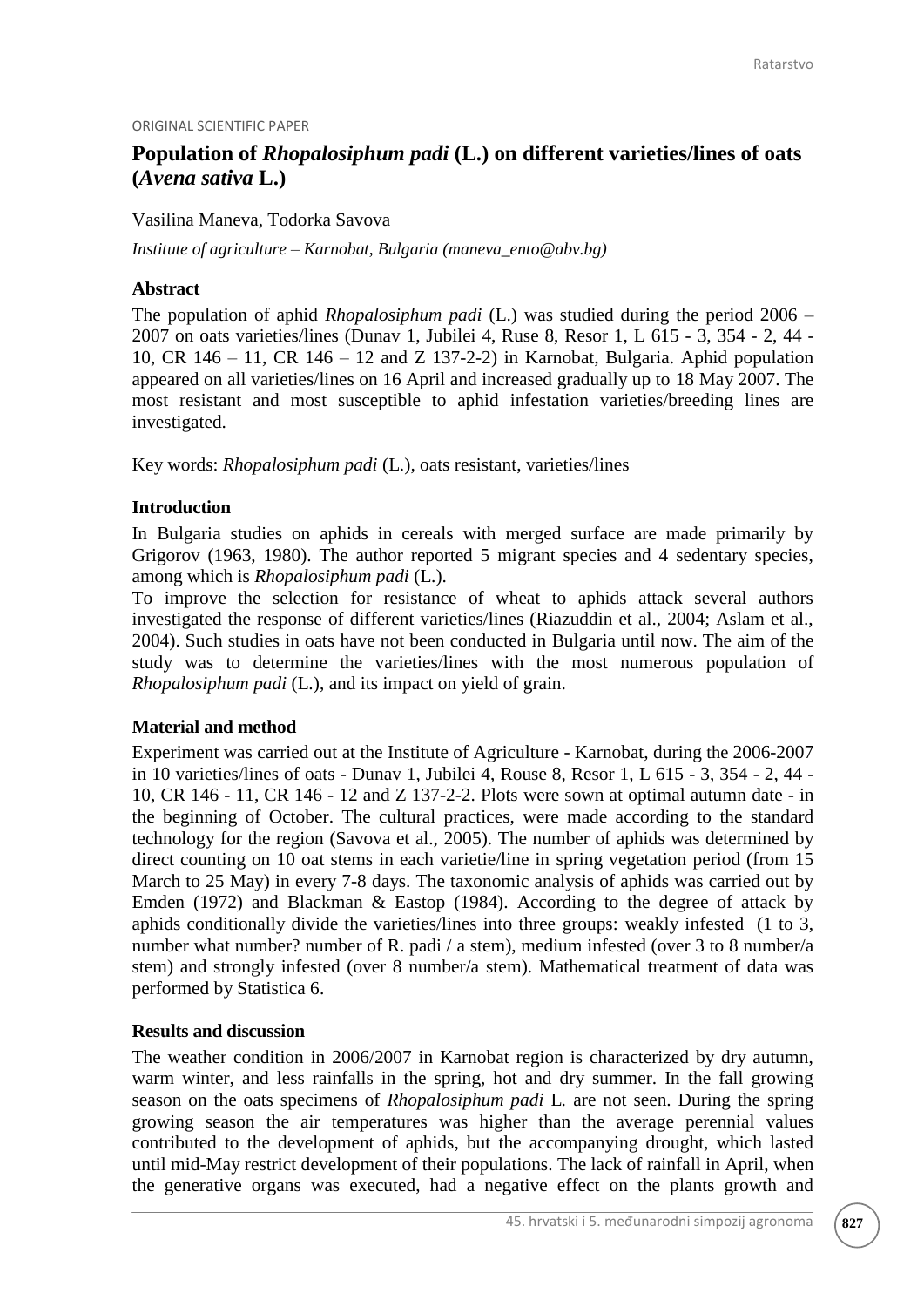development and reflected accordingly on the aphids density (Tables 1 and 2). *Rhopalosiphum padi* was found in varieties/lines of oats in the middle of April in the minor density. The highest density at the beginning of the third decade of April was measured in breeding line 354-2 (1.4 nb. aphids/stem). In the first ten days of May, *Rhopalosiphum padi* reached its peak at line 44-10 (17.5 nb. aphids/stem). At the end of the first decade of May aphids density begins to decrease and at the end of the second decade of the month do not met (Figure 1). This is probably due to heavy rainfall in the second half of May, (Table 2), which passed on most of aphids and therefore very high air temperatures and low atmospheric humidity, which in turn accelerated the maturation and coarsening of plants and led to their unsuitability for feeding of aphids.

Due to adverse weather conditions during 2007 the attack of aphids on oats yields in all varieties/lines was below average for the period 2000 - 2005 (Figure 2). Investigated is the relations between the density of aphids (number aphids of stems) and reduction of yield varieties/lines of oats in %. Average correlation was found between the two attributes  $- r =$ 0.42,  $p < 0.05$  (Figure 3).

The group is attacking a weak shall include all varieties/lines except 44-10. The most sustained by this group variety Z 137-2-2, in which the yield decreased by only 9.28 % in the density of aphids-1.4 number of stem.

To be heavily attacked a group of 44-10 in the fall line density of 17.5 aphids number of stem and yield decreased by almost 42%.



**Fig 1. Population** *of Rhopalosiphum padi* **on different varieties/lines of oats**

|                                    | Month   |   | March | April | May  | June |
|------------------------------------|---------|---|-------|-------|------|------|
|                                    |         |   | 6.8   | 10.1  | 15.5 | 19.4 |
|                                    | Decades |   | 8.5   | 9.5   | 17.6 | 22.5 |
|                                    |         | Ш | 5.8   |       | 19.4 | 25,7 |
| <b>Average monthly temperature</b> |         |   | 7,0   | 10.6  | 17.6 | 22,5 |
| Perennial values $(1931 - 2005r.)$ |         |   | 5.2   | 10.5  | 15.5 | 19,5 |

#### **Table 1. Air temperature º C - 2007**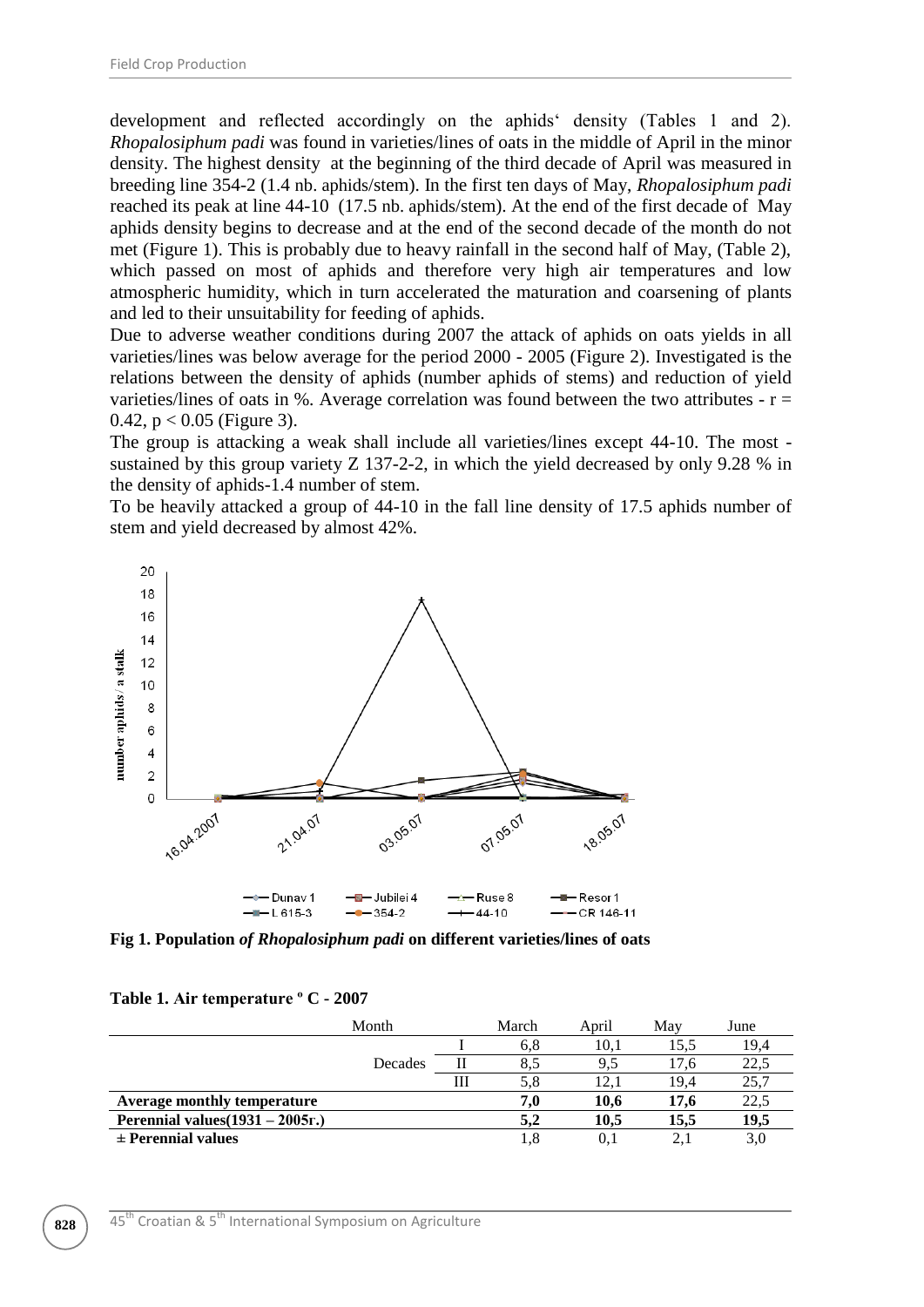### **Table 2. Rainfall, mm – 2007**

| Month                               |   | March       | April   | May    | June  |
|-------------------------------------|---|-------------|---------|--------|-------|
|                                     |   | 4.0         |         |        | 34,8  |
| Decades                             |   | O. 1        | 3,4     | 14.1   | 14,5  |
|                                     | Ш | 15.6        | 1.8     | 42,2   | 8,6   |
| Amount of rainfall for month        |   | 19.7        | 12,3    | 58,4   | 57,9  |
| Perennial values $(1901 - 2005$ r.) |   | <b>34,0</b> | 47.7    | 57,8   | 69,0  |
| $\pm$ Perennial values              |   | $-14.3$     | $-35.4$ | $+0.6$ | -11.1 |



**Fig. 2. Maximum multiplication of** *Rhopalosiphum padi* **and yield of varieties of oats**



**Fig. 3. Relation between density of** *Rhopalosiphum padi* **and reduce the yield of oats in %.**

# **Conclusions**

Maximal population density of *Rhopalosiphum padi* is found in breeding line 44 – 10 (17.5 aphids number of stems).

Medium correlation between *Rhopalosiphum padi* density and yield reduction of oat varieties/breeding lines has been established ( $r = 0.42$ ,  $p \le 0.05$ ). The most - resistant to *Rhopalosiphum padi* attact is a line Z 137-2-2. Line 44-10 has the biggest grain yield decrease (42%).